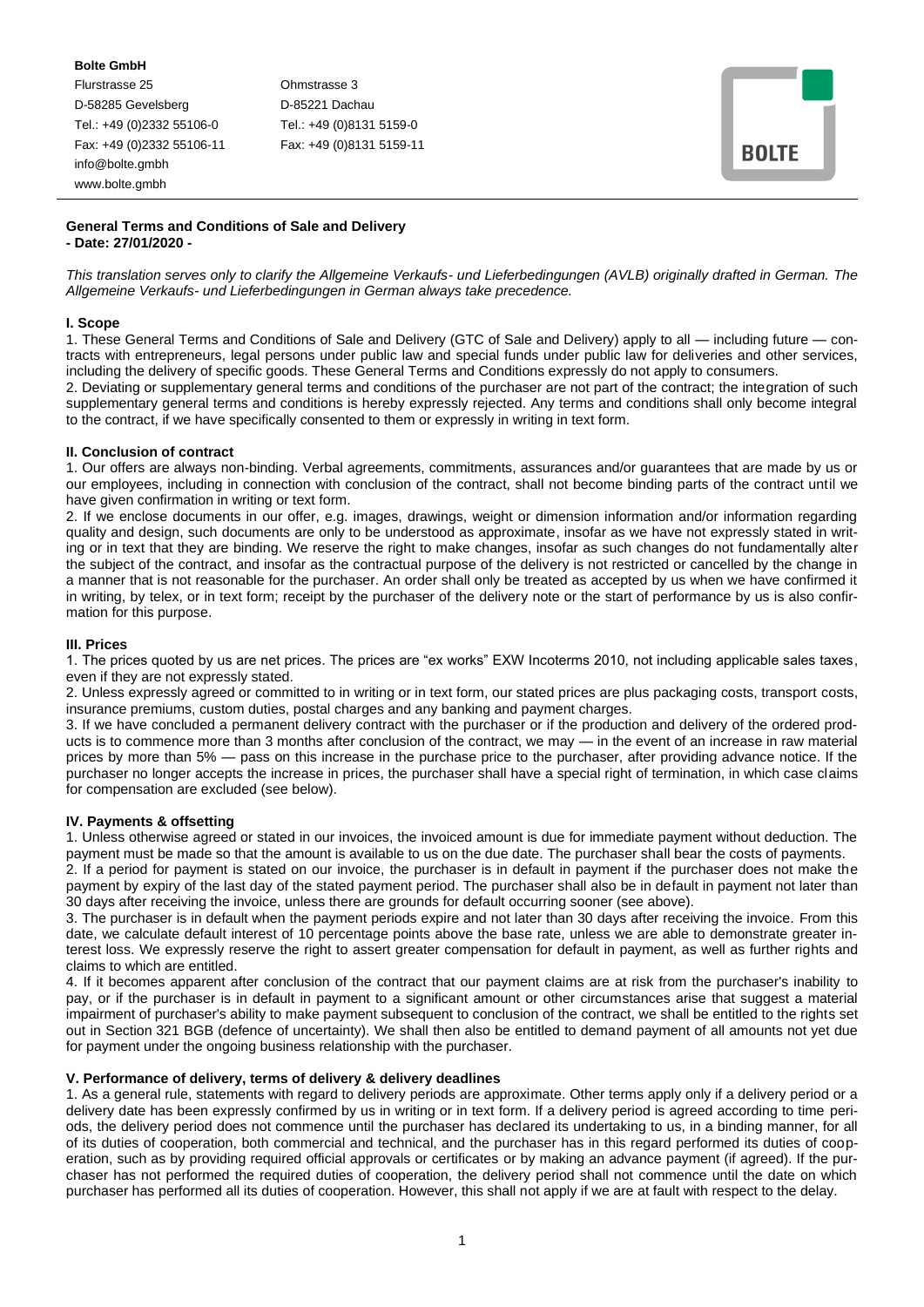#### **Bolte GmbH**

Flurstrasse 25 Ohmstrasse 3 D-58285 Gevelsberg D-85221 Dachau Tel.: +49 (0)2332 55106-0 Tel.: +49 (0)8131 5159-0 Fax: +49 (0)2332 55106-11 Fax: +49 (0)8131 5159-11 info@bolte.gmbh www.bolte.gmbh

2. Our obligation to deliver is always subject to the correct and on-time delivery of goods and raw materials to us, unless we are responsible for the incorrect or delayed delivery of goods and raw materials to us.

3. Dispatch ex works or ex stock is definitive for compliance with the delivery periods and deadlines. The delivery period is treated as met if we have given notice of readiness to dispatch and the goods could not be dispatched on time through no fault on our part.

4. We are generally entitled to partial performance, which we may also invoice separately. Partial performance is only then excluded if the ordered performance is only usable if performed in its entirety.

5. The delivery periods shall be extended to a reasonable extent for measures in the course of labour disputes, in particular, strikes and lockouts, as well as for the occurrence of unforeseeable obstacles that are outside of our control and sphere of influence, insofar as such obstacles demonstrably have a significant influence on production or delivery of the goods under the contract. This also applies if such circumstances arise at our upstream suppliers. We shall immediately notify the purchaser of such circumstances. These provisions also apply to delivery dates.

#### **VI. Transfer of risk & acceptance of delivery**

1. The risk of loss shall transfer to the purchaser no later than on dispatch of the products to be delivered; this applies even if we exercise our right to deliver partial deliveries, if we pay the shipping costs or are responsible for carriage of the goods to be delivered. In deviation from the above, if acceptance of delivery is mandatory by law, the acceptance to be conducted is definitive for the transfer of risk. The acceptance must take place according to the conditions below promptly on the acceptance date, otherwise promptly after notice that the goods to be delivered by us are ready for acceptance.

2. If dispatch of products to be delivered by us is delayed or does not take place, or acceptance is delayed as a consequence of circumstances for which we are not responsible, the risk shall transfer to the purchaser on the date of notice of readiness to dispatch/readiness for acceptance. We shall take out an insurance policy at the purchaser's expense, if expressly requested by the purchaser. The purchaser must make its request for an appropriate insurance policy in writing or text form.

## **VII. Excess and short delivery for special productions and articles acc. to sample or drawing**

For special productions resp. for articles acc. to sample or drawing excess or short deliveries due to production are permissible. The amount indicated in the contract is described as approx. amount. In such case a delivery of +/- 10% of the amount described as approx. account is considered as contractual delivery. Only the actually delivered amount has to be compensated for. The cancellation of a contract for a special article resp. an article acc. to sample or drawing is no longer possible after begin of the production or in case of special raw material after the raw material was ordered by us.

#### **VIII. Warranty & material defects**

1. The warranty is for one year from the date of delivery or, if acceptance is necessary, from the date of acceptance. This period does not apply to claim by the customer for compensation arising from injury to life, body or health or arising from intentional acts or a grossly negligent violation of duties by the seller or its vicarious agents, which are in each case statute-barred according to the statutory provisions. For an item that has been used according to its contractually agreed and/or ordinary intended purpose for a building and that caused the defectiveness of the building, the warranty claims for defects are statute-barred in five years from the date of transfer of risk.

2. The delivered items/products must be promptly inspected after delivery to the purchaser or a third-party designated by the purchaser. Apparent defects or other defects that would have been identifiable from a prompt, careful inspection are deemed to be approved by the purchaser, unless we receive a notice of defects sent in writing or in electronic form within 7 working days of delivery. For other defects, the delivered items are deemed to be approved by the purchaser if we do not receive the notice of defects within 7 working days of the date on which the defect is identified. However, if the defect was already identifiable for the purchaser at an earlier date during normal use, this earlier date shall be definitive for the commencement of the period for notice of defects. At our request, a delivered item or product must be returned to us carriage paid. In the case of a justified notice of defects, we are prepared to reimburse the purchaser for the most inexpensive shipping method, unless the costs are increased because the delivered item is at a different location than the place of the item's intended use. The duties to inspect and give notice of defects under the German Commercial Code (HGB) expressly apply.

3. For defects in the quality of delivered items, we may choose within a reasonable time period whether to initially carry out subsequent improvement of the item or make a replacement delivery. If an attempt at subsequent performance, as chosen by us, fails, i.e. because of impossibility, unreasonableness, refusal or unreasonable delay in the subsequent improvement or replacement delivery, the purchaser may withdraw from the contract or reduce the purchase price appropriately.

4. If the defect is caused by fault on our part, the purchaser may demand compensation, taking into account the provisions of these GTC (see below) that limit liability under specific conditions.

5. The warranty shall laps if the purchaser without our consent modifies the delivered item/product or allows it to be modified by third parties and eliminating the defect is hereby rendered impossible or is unreasonably impeded. In all cases, the purchaser must bear the additional costs to eliminate the defect that are incurred as a result of the modification.

6. The delivery of a used item/used product, as agreed with the purchaser in an individual case, is made without any warranty.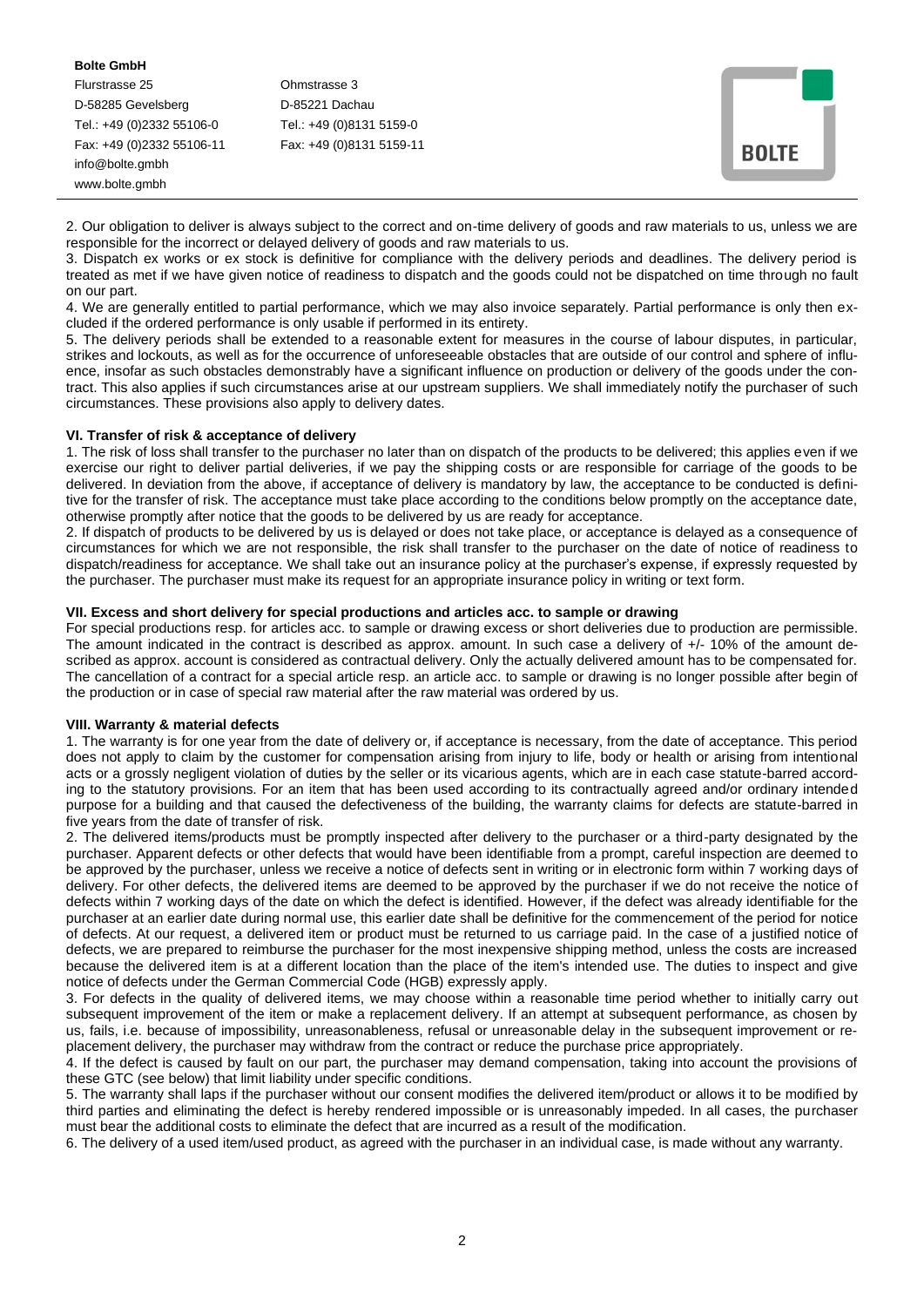#### **Bolte GmbH**

Flurstrasse 25 Ohmstrasse 3 D-58285 Gevelsberg D-85221 Dachau Tel.: +49 (0)2332 55106-0 Tel.: +49 (0)8131 5159-0 Fax: +49 (0)2332 55106-11 Fax: +49 (0)8131 5159-11 info@bolte.gmbh www.bolte.gmbh

| <b>BOLTE</b> |  |
|--------------|--|
|              |  |

## **VIIII. Industrial property rights**

1. We guarantee in accordance with the following provisions that the products we deliver are unencumbered by industrial property rights or copyrights of third parties. Each party shall immediately inform the other party in writing if claims are asserted against that party for an infringement of such rights.

2. In the event that the delivered item infringes the industrial property rights or copyrights of a third party, we shall at our discretion and our expense modify or replace the delivered item in such way that third-party rights are no longer infringed, but the delivered item continues to fulfil the contractually agreed functions or we shall obtain for the customer a right of use in the product by concluding a licensing agreement. If we are unsuccessful in this regard within a reasonable time period, the purchaser may withdraw from the contract or reduce the purchase price appropriately. Any claims for damages by the purchaser are subject to the limitations with regard to liability in general according to the provision below (IX.) of these General Terms and Conditions of Sale and Delivery.

3. In the case of any infringement of rights by products from other manufacturers that we deliver, we shall at our discretion assert our claims against the manufacturers and suppliers for the account of the customer or assign the claims to the purchaser. Claims against us in these cases shall only arise according to the provision on warranty claims and liability if the judicial enforcement of the above claims against the manufacturer and suppliers has been unsuccessful or, for example, if asserting such rights appears futile on account of insolvency.

# **X. General liability & damages in case of fault**

1. Our liability for damages, irrespective of the legal basis, in particular as the result of impossibility, delay, defective or incorrect delivery, breach of contract, breach of obligations in the course of contractual negotiations and tortious acts, where based on fault, is limited according to the following provisions.

2. We are not liable for the ordinary negligence of our executive bodies, legal representatives, employees, or other vicarious agents, insofar as the violation is not involve a violation of essential contractual obligations. Essential obligations under the contract are timely delivery and installation of the delivered item, its freedom from defects of title and from quality defects that impair its function or fitness for use more than to an insignificant degree, as well as obligations to advice, protect and the duty of care that are designed to enable the purchaser's use of the product according to the contract or that are intended to protect the body and life of the purchaser's personnel or to protect the purchaser's property from significant damage. To the extent that we are liable on the basis of these provisions, such liability is limited to loss that we anticipated as a possible consequence of breaching the contract at the time that it was concluded or that we should have anticipated with normal care in the ordinary course of business. In addition, compensation shall only be paid for indirect loss and consequential loss that flow from the defects in the delivered product where such damage is typically to be expected when using the product as intended.

3. In the event of liability for ordinary negligence, our company's obligation to pay compensation for damage to property and resulting financial loss is limited to a lump-sum amount of €10,000,000 for injury and/or property damage and €250,000 for financial loss for each loss event, even for a breach of essential contract obligations.

4. The above exclusions and restrictions of liability apply to the same extent for the benefit of the executive bodies, legal representatives, employees, and other vicarious agents of our company.

5. To the extent that we provide technical information or act in an advisory capacity, and this information or advice is not included in the contractually agreed scope of performance owed by us, such activity is done gratuitous and excluding any liability.

6. The limitations of this provision do not apply to liability for intent, guaranteed characteristics, injury to life, body and health, or under the German Product Liability Act.

#### **XI. Retention of title**

1. The following provisions on retention of title are intended to secure all of our company's respective current and future existing claims vis-à-vis the purchaser arising from the supply relationships between the contracting parties for delivery of our products (including an outstanding balance from a current account relationship that is restricted to this supply relationship).

2. The goods we deliver to the purchaser remain the property of our company until full payment of all secured claims has been made. The goods and their substitutes under retention of title under the following provisions are hereinafter referred to as "reserved goods".

3. The purchaser keep the reserved goods safe for us free of charge. The purchaser may process and sell the reserved goods in the ordinary course of business, until enforcement of retention of title (see below). Any pledge and transfer of title for security purposes is not allowed.

4. If the reserved goods are processed by the purchaser, then it is agreed that the processing is done on behalf of and for the account of our company as the manufacturer, and we directly acquire ownership — or, if the processing is done with the materials of multiple owners, or the value of the processed item is higher than the value of the reserved goods — co-ownership (ownership of a share) in the newly created item in proportion to the value of the reserved goods to the value of the newly created item. In the event that no such acquisition of ownership occurs for our benefit, the purchaser hereby assigns to us as collateral the purchaser's future ownership or  $-$  in the above case  $-$  co-ownership in the newly created item. If the reserved goods are combined with another item into a single item or inseparably mixed and if one of the other items is to be treated as the principal item, we then proportionally assign to the purchaser co-ownership in the single item in the proportion under sentence 1, provided that the principal item belongs to us.

5. In the event of resale of the reserved goods, the purchaser hereby assigns to us by way of security the resulting claim vis-àvis the buyer — in the case of our company's co-ownership in the reserved goods, proportionately according to the coownership share. This also applies to other claims that replace the reserved goods or otherwise arise with respect to the re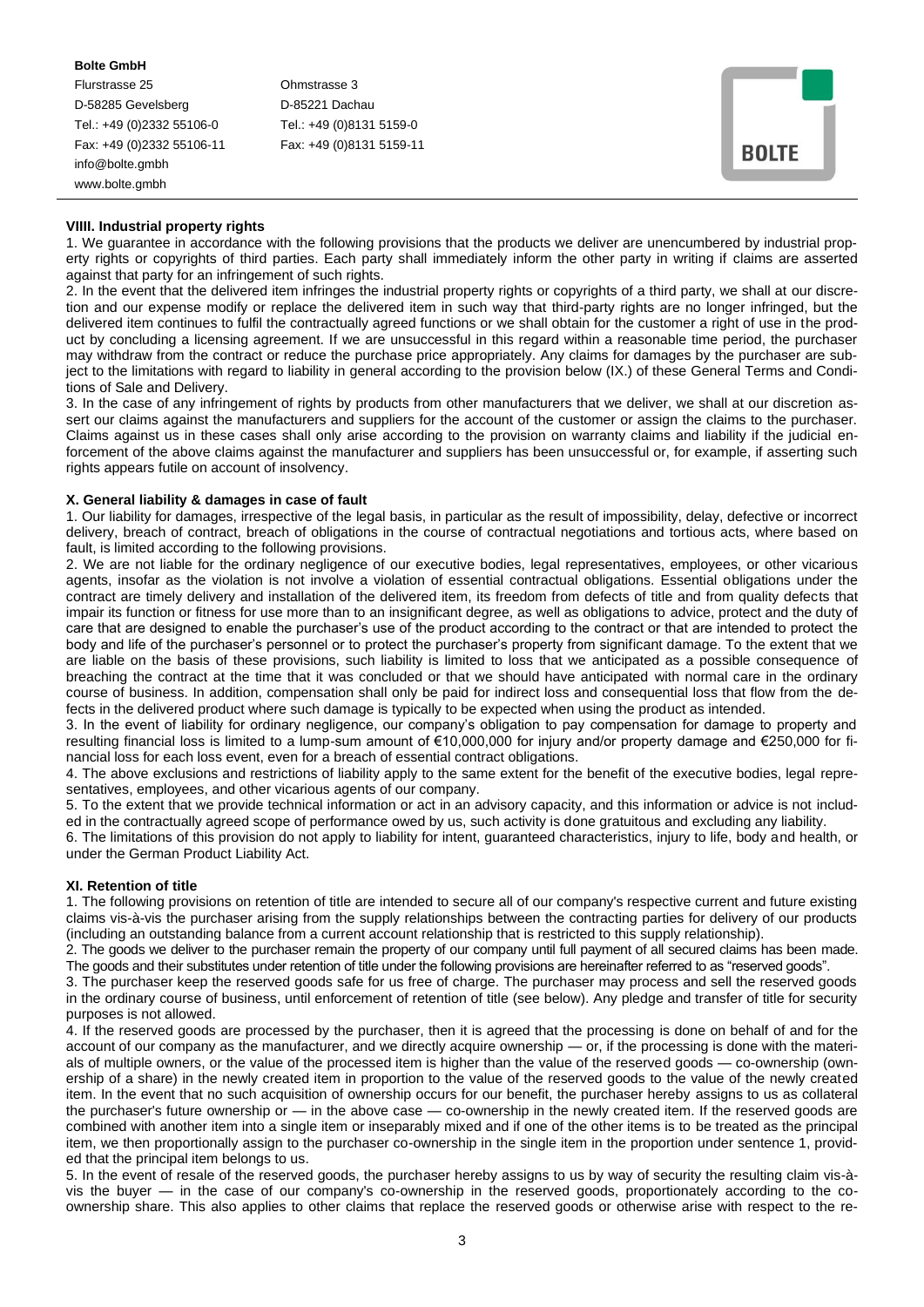**Bolte GmbH** Flurstrasse 25 Ohmstrasse 3 D-58285 Gevelsberg D-85221 Dachau Tel.: +49 (0)2332 55106-0 Tel.: +49 (0)8131 5159-0 Fax: +49 (0)2332 55106-11 Fax: +49 (0)8131 5159-11 info@bolte.gmbh www.bolte.gmbh

| <b>BOLTE</b> |  |
|--------------|--|

served goods, such as insurance claims or claims arising from tort in the event of loss or destruction. We revocably authorise the purchaser to collect the claim assigned to us in its own name. We may only revoke this authorisation to collect the claim in the case of enforcement.

6. If third parties seize the reserved goods, in particular, by way of attachment, the purchaser shall immediately advise them of our company's interest and inform us of this so that we can enforce our ownership rights. If the third party is not able to compensate us for the judicial or extra-judicial costs, the purchaser shall liable to us in its relationship with us.

7. We shall release the reserved goods and the items or claims that replace them if their value exceeds the amount of the secured claims by more than 50%. We may choose which items are to be released under this provision.

8. If we cancel the contract due to breach of contract by the purchaser — in particular, for default in payment (enforcement), we may demand the return of the reserved goods and the purchaser must immediately hand over the reserved goods.

# **XII. Offsetting & right of retention**

1. The purchaser may only offset against counterclaims if the counterclaims are undisputed by us or have been legally established against us. The purchaser can only assert a right to refuse payment or to retain goods if the purchaser's counterclaims on which the refusal to make payment or the retention are based are exclusively based on the contract with respect to which the retention is carried out or the claims are undisputed or have been legally established against us.

## **XIII. The purchaser's duty to cooperate**

1. The purchaser's cooperation may be absolutely necessary for us to prepare an offer and to plan and carry out business in an appropriate manner and in accordance with the interests of the parties. The purchaser must therefore, if necessary, provide the following services promptly and in full under its duty to cooperate. If problems arise as a result of non-performance of cooperation services by the purchaser, such as delay in delivery, additional costs, in the worst case impossibility of performance of the contract, this shall be borne by the purchaser. Depending on the contract concluded, the purchaser must perform the following duties of cooperation:

- a) The customer must describe the product concerned in detail and in particular to indicate the intended use when making enquiries and requesting an offer.
- b) The purchaser must communicate whether the product to be delivered by us is to be employed at an unusual location, for example, at locations with special weather conditions or other environmental impacts.
- c) The purchaser must communicate the purchaser's intended performance specifications and intended use for the product. These specifications include, in particular, the exact definition of material properties and a corresponding performance catalogue that fully reflects the required performance of the product. Hence, the purchaser must provide us with performance/technical specifications for individualised production prior to an offer being made.
- d) The purchaser shall ensure that, if we are responsible for assembly, the employees we sent arrive to a clean location suited for the work to be performed for the assignment at the assembly site.
- e) The purchaser must grant our service, maintenance and installation personnel free access to the premises in which the services are to be performed.
- f) If installation is at the customer's location, the purchaser must provide a trained and suitable contact person for our personnel, who is available for questions and to provide information during the installation.
- g) If required, the purchaser shall provide additional support employees, tools, equipment, lubricants, adequate power supply, a water connection and similar, as required for performance of the work by us.
- h) If required, the purchaser shall provide our employees with lockable room to store our equipment.
- i) The purchaser must fully insure the locked-up items against fire and water damage.
- j) The purchaser must fully inform the personnel we employ with regard to applicable safety regulations at the purchaser's company prior to performing the work and, if necessary, the purchaser must equip the personnel with required special safety equipment.
- k) At its own expense and risk, the purchaser must ensure compliance with the statutory, official and other provisions that must be observed for the installation and the work performed by our employees and to operate our products at the purchaser's company.
- l) After we give notice that we are ready for acceptance, the purchaser must promptly (see below) complete acceptance of delivery.
- m) Upon request, the purchaser must provide information about the site at which the products to be delivered by us are used; upon request, the purchaser must, where applicable, also provide technical drawings, floor plans, and technical information with regard to the structural works as a whole, so that we may evaluate whether it is possible to employ our products at the site intended by purchaser at all.
- n) The purchaser must comprehensively take note of the operating and assembly instructions for our products and must exclusively use the products on the basis of these documents. The purchaser must train its employees to use the products we deliver before using the products, with the aid of the operating and assembly instructions. If the purchaser fails to comply with the above provisions and if loss occurs as a result, the purchaser shall be liable for such fault.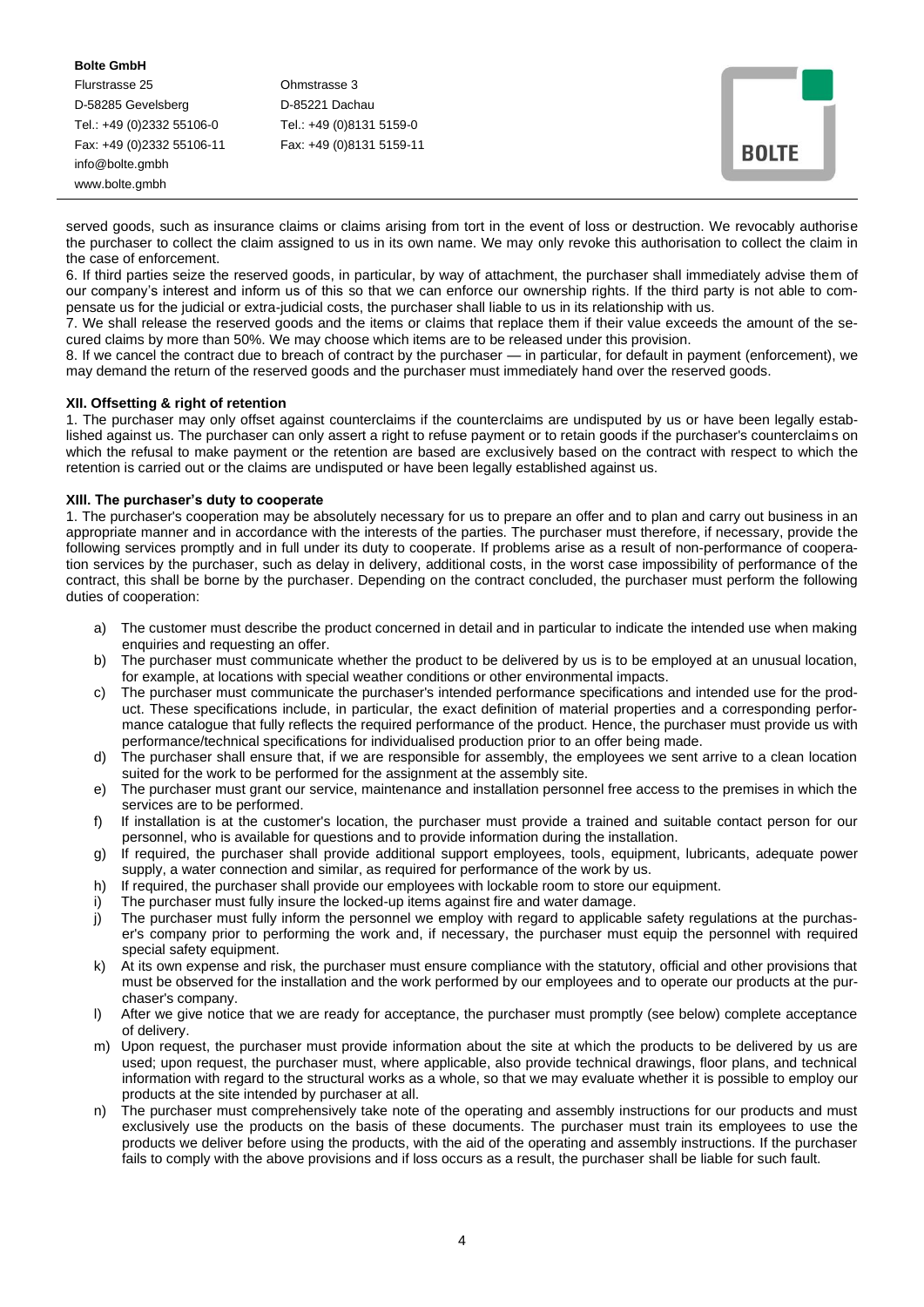#### **Bolte GmbH**

Flurstrasse 25 Ohmstrasse 3 D-58285 Gevelsberg D-85221 Dachau Tel.: +49 (0)2332 55106-0 Tel.: +49 (0)8131 5159-0 Fax: +49 (0)2332 55106-11 Fax: +49 (0)8131 5159-11 info@bolte.gmbh www.bolte.gmbh

| <b>BOLTE</b> |  |
|--------------|--|

The above list is expressly not exclusive with regard to the duty to cooperate. Depending on the contract concluded and the services to be rendered under the contract, the purchaser may have other services to perform under its duty to cooperate, where necessary. Such services must be provided by the purchaser within the ordinary course of business.

2. If the products we deliver are to be integrated into a network and/or controlled by computers that are integrated into or within a network, the customer must then ensure that data backup measures are implemented. In this case, the customer must carry out a complete data backup directly before initial installation of our products, so that, in the event of data loss, the relevant data can again be immediately and cost-effectively restored.

3. If the customer does not comply with its duties to cooperate, after setting a deadline we may — but are not required — perform the actions that the customer is required to perform for the customer and at the customer's expense. Otherwise, our statutory rights and claims remain unaffected hereby, which means that, after setting a grace period, we also have the option of terminating the contract if other conditions are met.

## **XIV. Acceptance of delivery**

1. If the service to be provided by us requires acceptance of delivery (a contract to produce a work), the duties with regard to acceptance of delivery (or prior thereto if applicable) are governed by the following conditions:

- If we have agreed a preliminary acceptance procedure for the product to be supplied, this preliminary acceptance procedure shall take place within a period of no more than 10 days after notice of readiness for the preliminary acceptance. If there is a fixed date for the preliminary acceptance procedure, this date is binding. The preliminary acceptance procedure must be carried out at the site where the product was created, i.e. normally at our plant in Gevelsberg or, if applicable, at the plant of our supplier.
- b) When carrying out preliminary acceptance, preliminary accepted is recorded in writing or in text form, noting the persons involved, the date, the time, and the finding with regard to the level of performance. The preliminary acceptance report should also contain an anticipated completion date. The preliminary acceptance report shall be provided to the parties involved in the preliminary acceptance procedure.
- c) If the purchaser is unable to conduct preliminary acceptance within the set period, we will then perform preliminary acceptance internally and provide the purchaser with a corresponding report.
- d) Acceptance covers the product owed under the contract, including the operating instructions to be provided. Acceptance involves the specifications previously provided by the purchaser, the presence of warranted characteristics, if any, and a finding as to proper condition of the product as a whole. A precondition for acceptance of delivery is that we provide the purchaser with all the work results and give notice of readiness for acceptance of delivery.
- e) After notification that the goods are ready for acceptance, the customer must begin to inspect the goods for acceptance within three working days. Alternatively, we may agree a joint acceptance date with the purchaser.
- f) If acceptance fails, the purchaser must provide us with a list in writing or text form of all the defects that prevent acceptance.
- g) In the above case, we may inspect the product within a reasonable period and, if defects are confirmed, provide the product in an acceptable conditions free of defects. In this regard, the grace period to be set for eliminating defects may not be less than four weeks and shall be determined on a case-by-case basis by the complexity of the product to be created. Within the framework of subsequent testing, only the reported defects will be tested, as long as it is possible to test their function in isolation.
- h) Following successful acceptance, the purchaser must state the purchaser's acceptance of the product in writing within five days.
- i) The purchaser may not to refuse to accept delivery on account of immaterial defects. However, we must also promptly correct immaterial defects. Hence, immaterial defects must also be individually listed in detail in the acceptance report.
- j) If acceptance fails at least three times due to the existence of defects, the purchaser may assert the rights to which the purchaser is entitled by statute, in particular to withdraw from the contract and, if there is a culpable violation of obligations on our part, to demand compensation.

# **XV. Build-to-order production**

1. If we develop, design, manufacture, and deliver products on behalf of the purchaser for the purpose of resale by the purchaser as its own products, the following special provisions apply in addition:

- a) For build-to-order production, the customer may advertise and distribute the products in its own name and under its own brand.
- b) Depending on the product to be produced on behalf of purchaser, the purchaser may mention us on the product as the manufacturer (depending on the required CE or other manufacturer's identification).
- c) If purchaser intends to distribute the product exclusively itself under its own name, the purchaser is then liable as the manufacturer according to the German Product Liability Act and statutory provisions. In this case, it is the purchaser's responsibility to ensure compliance with the statutory provisions, obtain approvals and monitor the product.
- d) For build-to-order production, the pricing takes into account the fact that the customer indemnifies us against all obligations with regard to manufacturer and product liability and regarding official and other approvals.